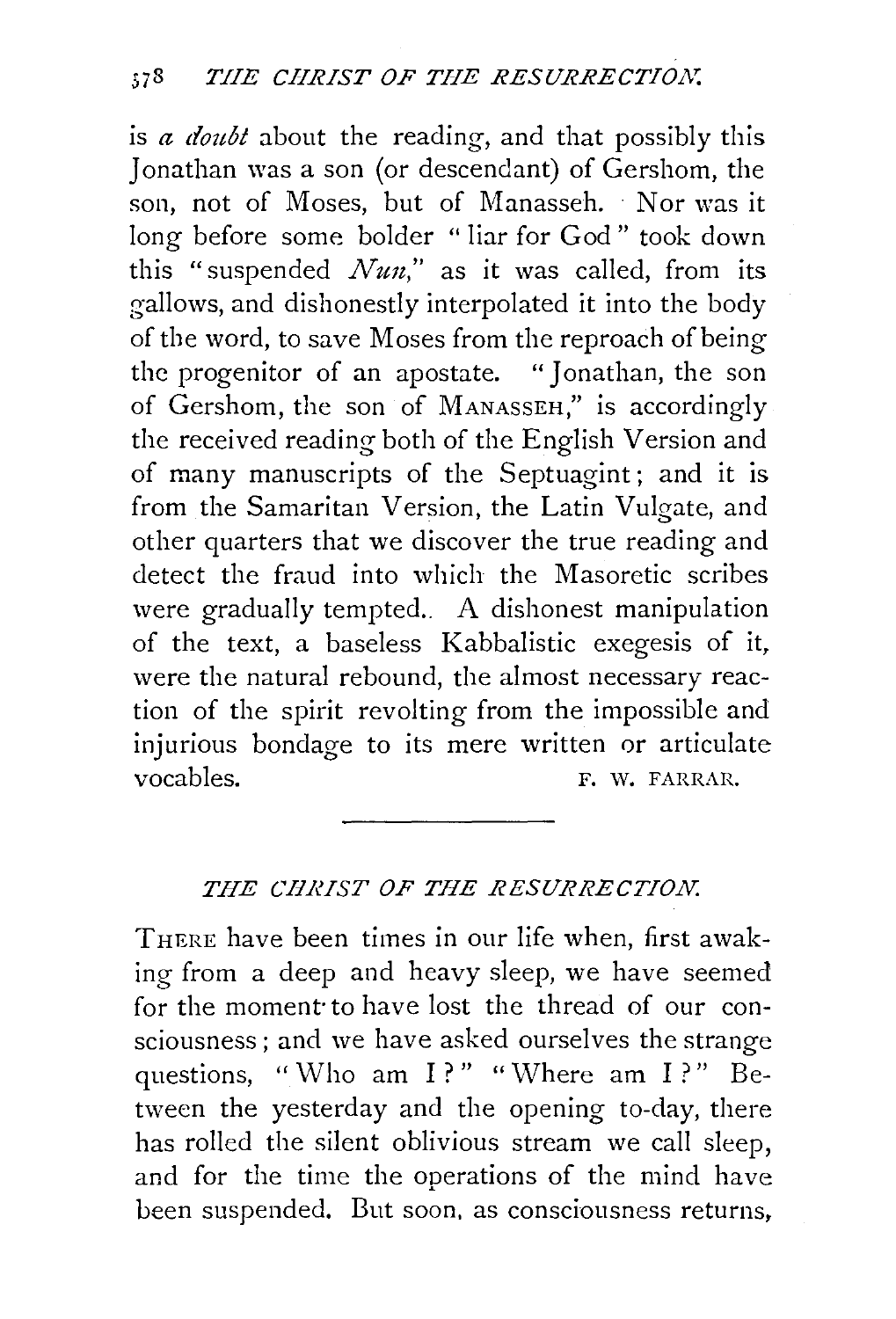memory puts into the chain of our existence the missing link, and our thoughts, our desires, our affections, go rolling on in the old and well-worn channels. With all these lapses and blanks of sleep our identity remains ; and with all these daily stoppages of the loom, the to-days take up the shuttle and the pattern just where the yesterdays left them, as they go on weaving the mysterious weft of life. So between the two lives of Jesus there has come a blank, not, however, of sleep, but of death. Three days has He lain in the perfumed chamber of the grave ; the "temple" of his body cold as the glistening marble of that other Temple to which He Himself compared it; while his spirit has been in Paradise. But· He wakes; He lays by the garments of the grave; He opens the stone door of his chamber; and through the swooning soldiers He steps forth into the same world He left a while ago. Changed He is, for the mission of Redemption is completed. Like that illustrious type of his, He is no more the sufferer, the prisoner; He is the King, riding in the royal chariot of heaven, whose chargers are the winds and whose track is the sky. But yet it is "this same Jesus," and it is for *the marks of resemblance and identity* that we are now to search.

1. We will take first his Work, his Mission. Christ came to fulfil the law and the prophets ; and we cannot read the story of the Gospels without observing how frequently He was referring to the Scriptures. Though He brings with Him into the world a New Testament-of which He Himself is the Alpha and the Omega-yet we find Him ever speaking with reverence of the Scriptures of the Old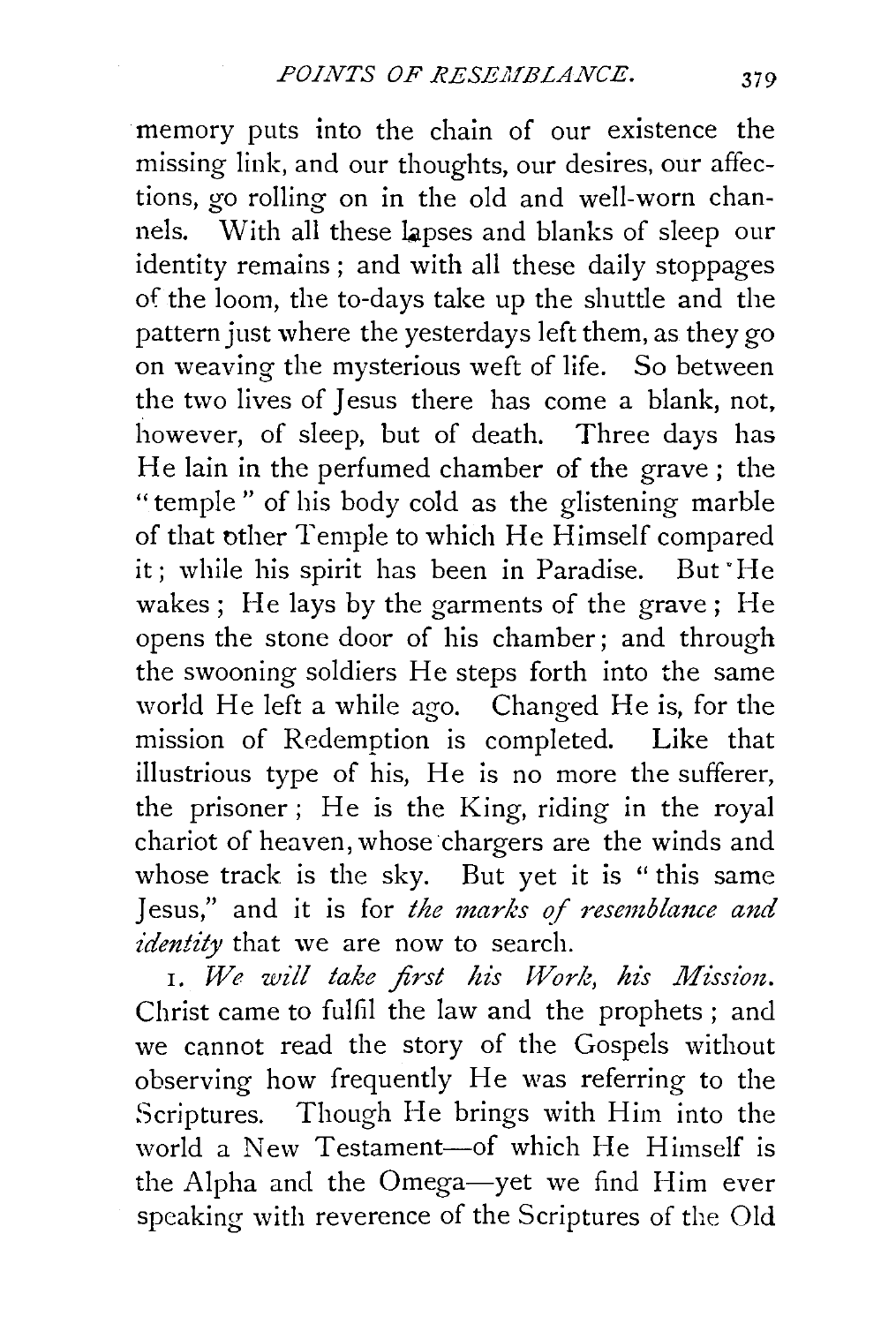Testament. He appeals to them that they may verify his words. They are the common ground on which He can combat the prejudice and animosity of his enemies; and He foils their cavils as He once foiled that prince of cavillers, the devil, with an " It is written." Do they hold up their traditions as a kind of super-scripture? He takes them back to Moses' seat, and shews them how with their traditions they " have made the commandment of God of none effect." Do the men of his boyhood's Nazareth taunt Him with the obscurity of his parentage ? Do they smile at his bold interpretation of Isaiah's prophecy, and seek to cast Him out? He takes them to the books of their " Kings," and reminds them how Elijah, once driven out of Israel, found a refuge in Syro-Phœnicia, and a home beneath the widowed roof of Sarepta. He tells them how once Elisha threw a marvellous miracle over the heads of the Samaritan lepers who were cringing just outside the gate, and dropped it within the chariot of the *Syrian* leper. Do the priests of the Temple request Him to stop the boisterous shouts of the children ? He gives a gentle rebuke to the men who can prefer the discordant cries of the hucksters in the Temple court to the "hosannahs" of the children, by taking them back to their own Psalms, and asking, "Have ye never read?" Jesus seemed to live in the Scriptures; they were the quiver from which He drew his keenest arrows. In his words you see the centuries rolled back ; the old again becomes new, as He threads into his discourses the fires of Sodom, the flood of Noah, the songs of David, the laws of Moses, the glories of Solomon. And how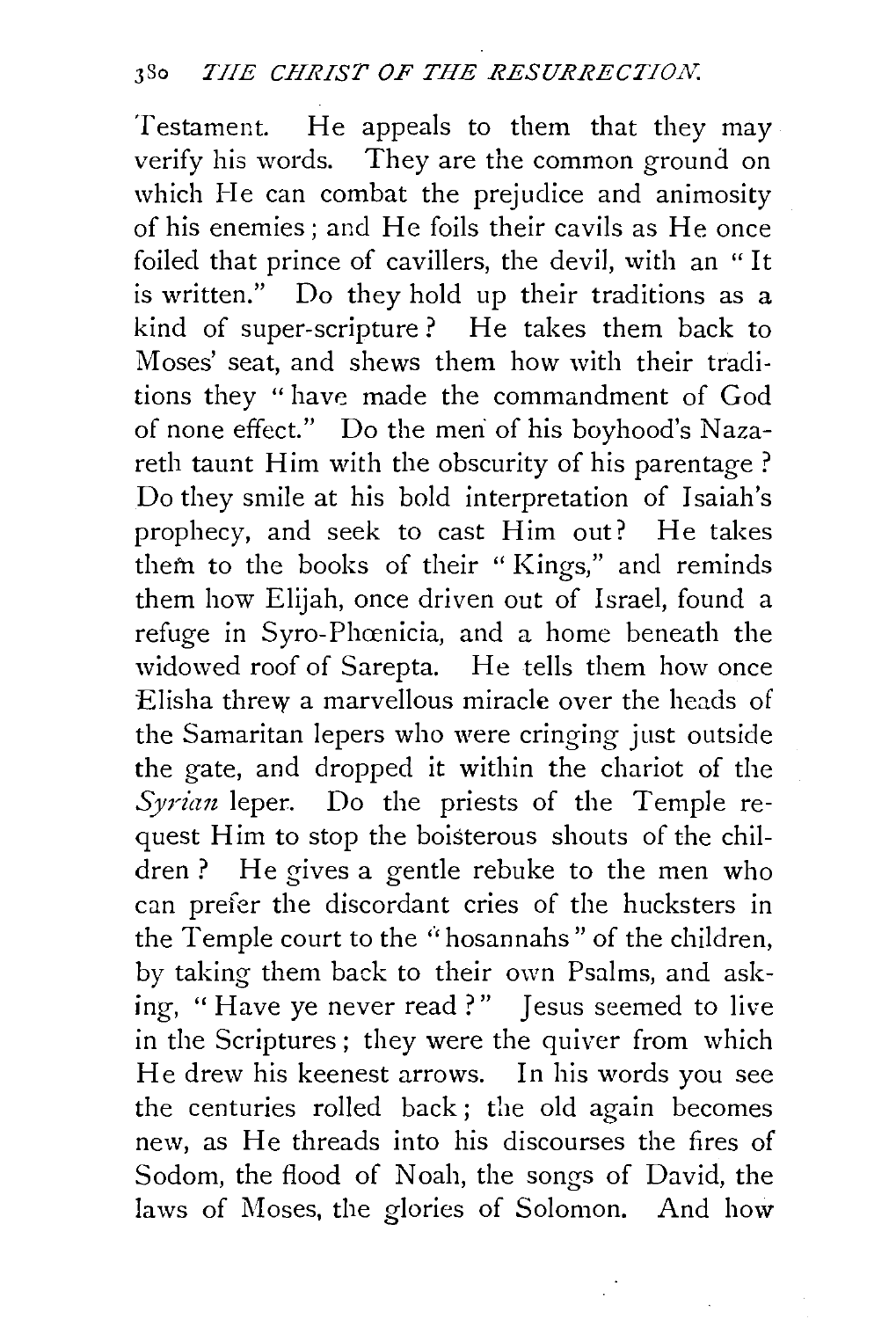often is He opening out the Scriptures, polishing the "dark sayings of old," until they flash and sparkle like crystals of congealed light! And how He brings the coloured scattered rays of prophecy, and turns them full upon his own life, that men may see in Him the Christ "of whom Moses in the law, and the prophets did write !" That is the Christ of the Gospels; now let us seek for the Christ of the Resurrection.

The first lengthened conversation the risen Jesus had with any of his disciples was on the way to Emmaus. The purple shadows were falling on the distant hills, while the darker shadows of a bitter grief flung around the hearts of the two travellers. Jesus "drew near" to them-coming up from behind and hurrying to overtake them-and joined in their conversation. Their hearts are full of just one topic-the strange sad things that have happened at Jerusalem. What is Scripture to them now ?' Only a shrine whose pillars are fallen, and through whose ruins the winds of disappointment rave! Their thoughts are transfixed to the cross ; and the whole current of their speech goes circling, eddying, around Calvary. But Jesus opened his lips, and. bringing them away from the cross and the tomb, He takes them back to the Scriptures, "and beginning at Moses and all the prophets, he expounded unto them the things concerning Himself." And as from the temple of prophecy He takes lamp after lamp, and hangs them up in the darkened temple of their souls, lo! the shrine glows with a light more sacred than that of day. And when the Saviour disappears, and they break the sweet spell of silence **that** is upon them, **it** is to express their joy and.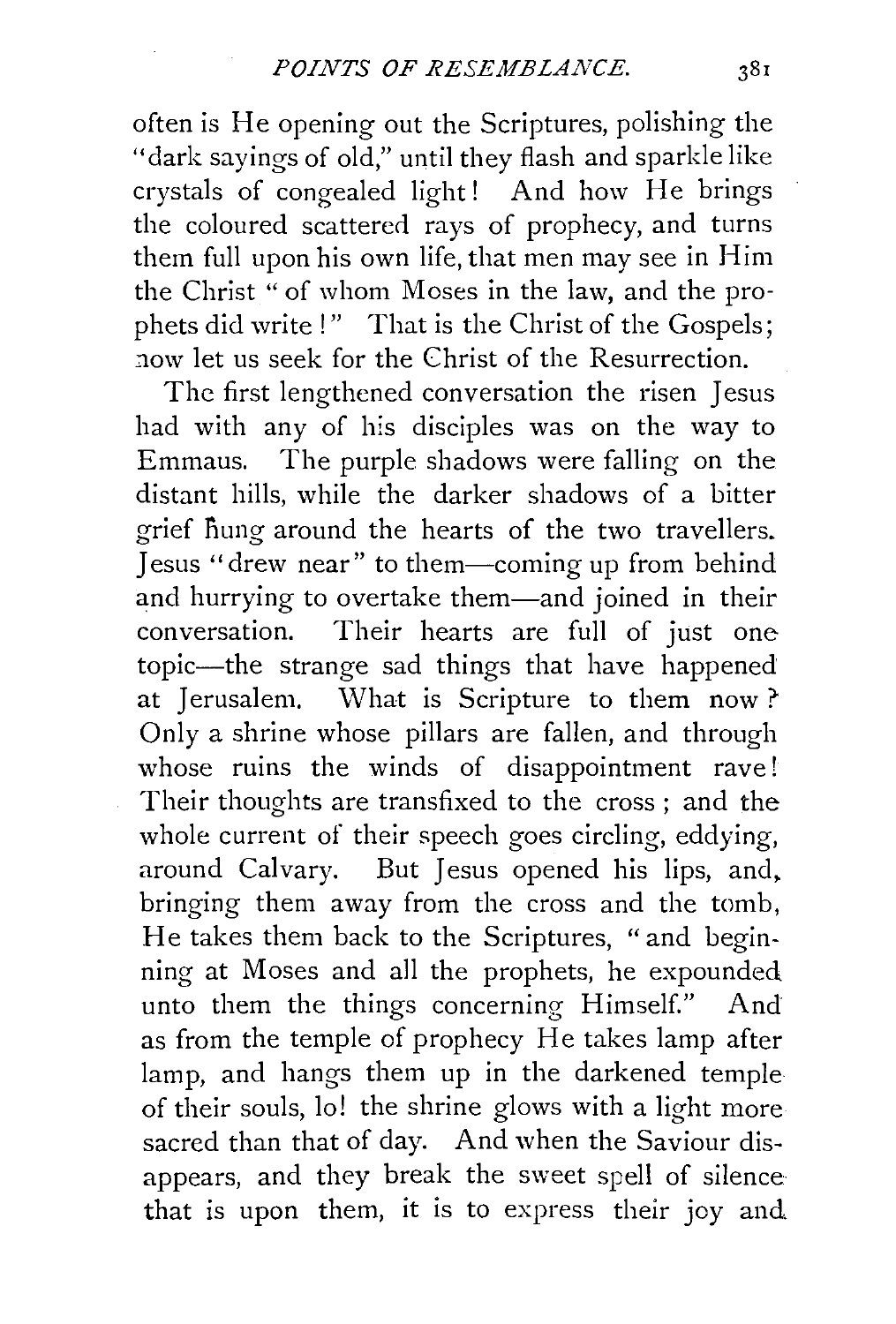wonder, "Did not our heart burn within us while he ... opened to us the Scriptures!" So was it that evening when He found his disciples assembled at Jerusalem. After eating before them of the broiled fish and honeycomb, He takes them directly to the " Thus it is written" (Luke xxiv.  $46$ ); and leading them up to the " high mountain" of prophecy "apart by themselves," the disciples see their Lord transfigured before them, amid the blaze of a thousand converging lights, while they hear Moses and Elias -the law and the prophets-talking of the decease He has accomplished at Jerusalem!

But Christ came to establish a kingdom. The startling cry of the Baptist was, "Repent, for the kingdom of heaven is at hand ; " and when Jesus appeared He took up the same cry of "the kingdom." He tells of the *nature* of this kingdom; it is "not of this world," *i.e.,* not founded with carnal weapons ; it " cometh not with observation"—men cannot map out, as in earthly empires, its silent but swift advances. He tells of the *symbols* of this kingdom, that they are not externals such as meat and drink, but inward graces rather-righteousness, peace, joy in the Holy Ghost. He tells of the *privileges* of this kingdom, that he who is accounted worthy of citizenship within it finds a treasure richer than any " treasure hid in a field," yea, richer than "goodly pearls." He tells of the *progress* of this kingdom, how it grows by contact, by a process of assimilation, as " leaven" hid in meal; and how its growth is ever silent, and ever upward, as "seed" sown in a field. Over a hundred times is this word "kingdom" *(βασιλεία)* mentioned in the four Gospels ; and many of the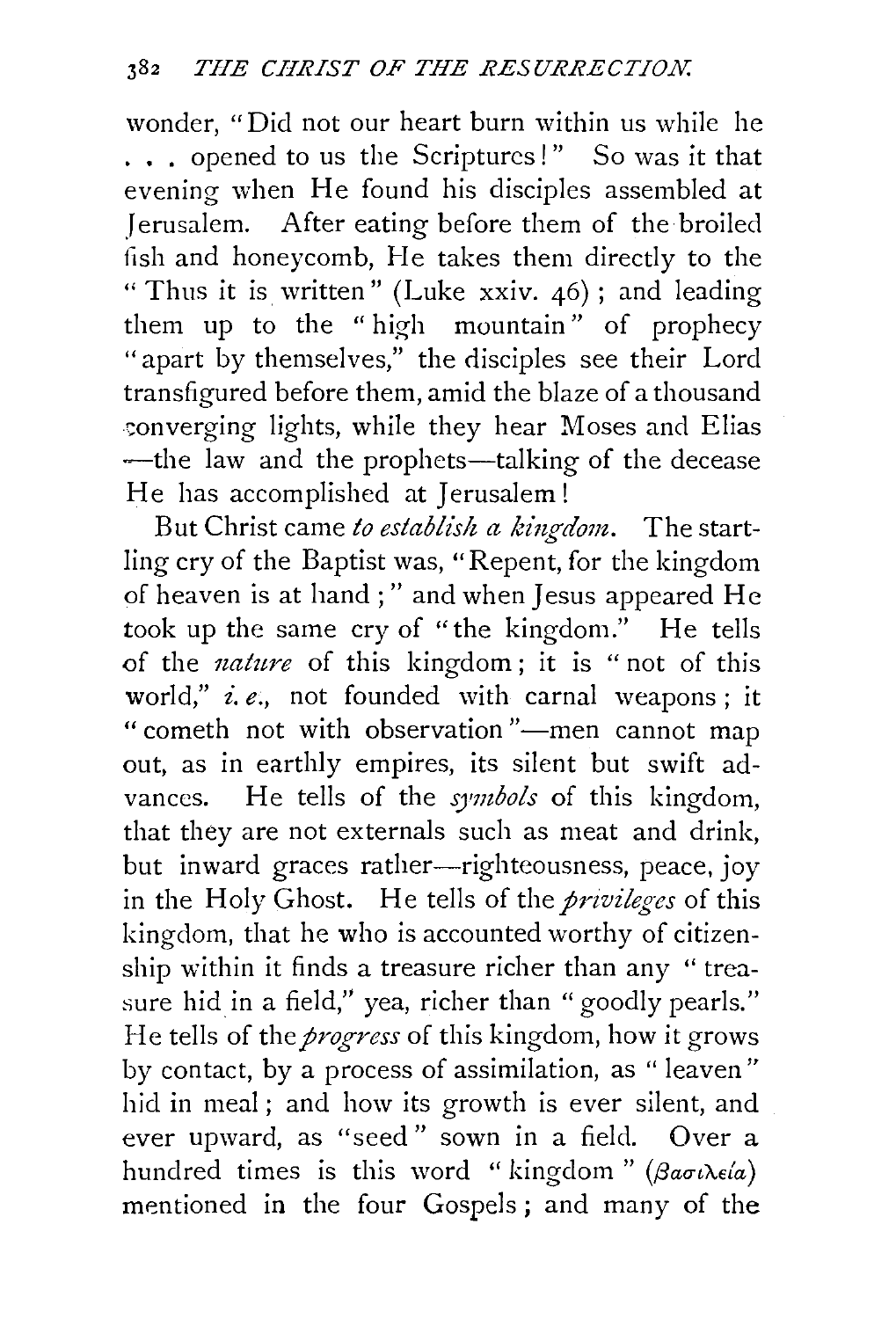Lord's parables are beautiful crystallizations around " the kingdom of God" and "the kingdom: of Heaven." Nay, up to the very last, we hear Him speaking of his "kingdom;" and even when within a few hours of the cross, surrounded by Roman helmets, and forsaken of his friends, He stands erect amid the clamorous mob, and speaks of " my kingdom," so repeatedly and so boldly, that Pilate half trembles upon his lofty seat.<sup>1</sup> Now where is the Christ of the Resurrection ? Does He forget the old theme, and turn to subjects more momentous? Nay, it is still "the kingdom." When He tells Cleopas and his companion of the "glory" that should crown his sufferings, that "glory'' is but the aurora which shoots up and plays around his "kingdom." When He bids the Seven, " Cast the net on the right side of the ship," it is but the echo of his own parable coming from the rippled waters of Galilee-" The kingdom of heaven is like unto a net that was cast into the sea, . . . which when it was full they drew to shore." Just before his ascension He tells his disciples how they must conquer a world for Him. They cannot extend his kingdom on earth by might nor by earthly power, but by his Spirit; and they must "tarry" until they receive this "power from on high." It is still "the kingdom" that is the one central thought of the risen Christ; and all his desires, all his words flow on in the channel of his earlier years. And when the stories of the Evangelists are finished, and St. Luke begins to write out the "Acts of the Apostles," he pauses to give us one

<sup>I</sup> See John xviii. 36, where the phrase  $\dot{\eta}$   $\beta$ *aoultica*  $\dot{\eta}$  *i* $\mu \dot{\eta}$  is three times repeated.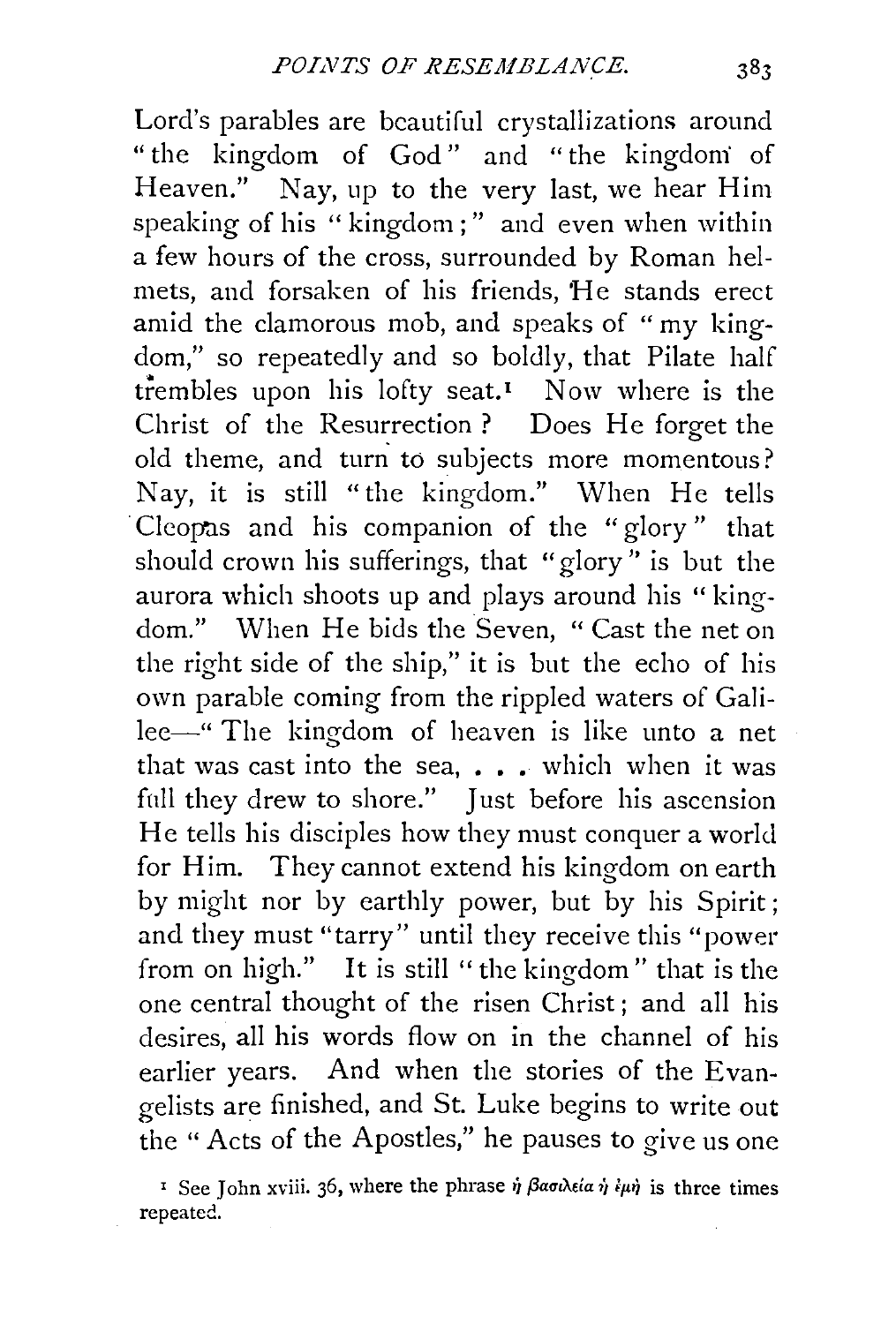glimpse of the risen Christ-" being seen of them forty days, and *speaking of the things pertaining to the kingdom of God"* (Acts i. 3).

2. But this identity may be traced out *in the Disposition and Character of the Christ of the Resurrec*tion. We take as one point of comparison (a) *his gentleness.* Those prophetic utterances, "He shall not cry, nor lift up, nor cause his voice to be heard in the street : a bruised reed shall he not break, and the smoking flax shall he not quench" (Isaiah xlii. 2, 3)-were exact delineations of the character of Jesus. He could be stern and severe, especially in the presence of a hollow hypocrisy. Then Christ, the "rock," was a Sinai, rolling forth thunders, while " woes" flashed as lightnings from his lips. But that was an exceptional mood. His nature was mild, loving, gentle; and instead of the rugged features of a Sinai, we have a gentle slope, some flowerclad Mount of Beatitudes, on which the lambs could gambol and a child might lie. Even when He has to administer a rebuke to his disciples, how tenderly He does it! He uses a whip of small cords when teaching the traders of the temple honesty and reverence; but when He chastises his disciples, it is as with a rod of frankincense—the smart lost in the fragrance. That last sad night when Philip, too inquisitive, asks, "Shew us the Father," how mildly does Jesus reprove him: "Have I been so long time with you, and yet hast thou not known me, Philip ?" What a world of tenderness is in these words ! And how this scene in the upper room reminds us of another, when the Christ of the Resurrection spake! It was that morning by the shore, as the Seven sat by the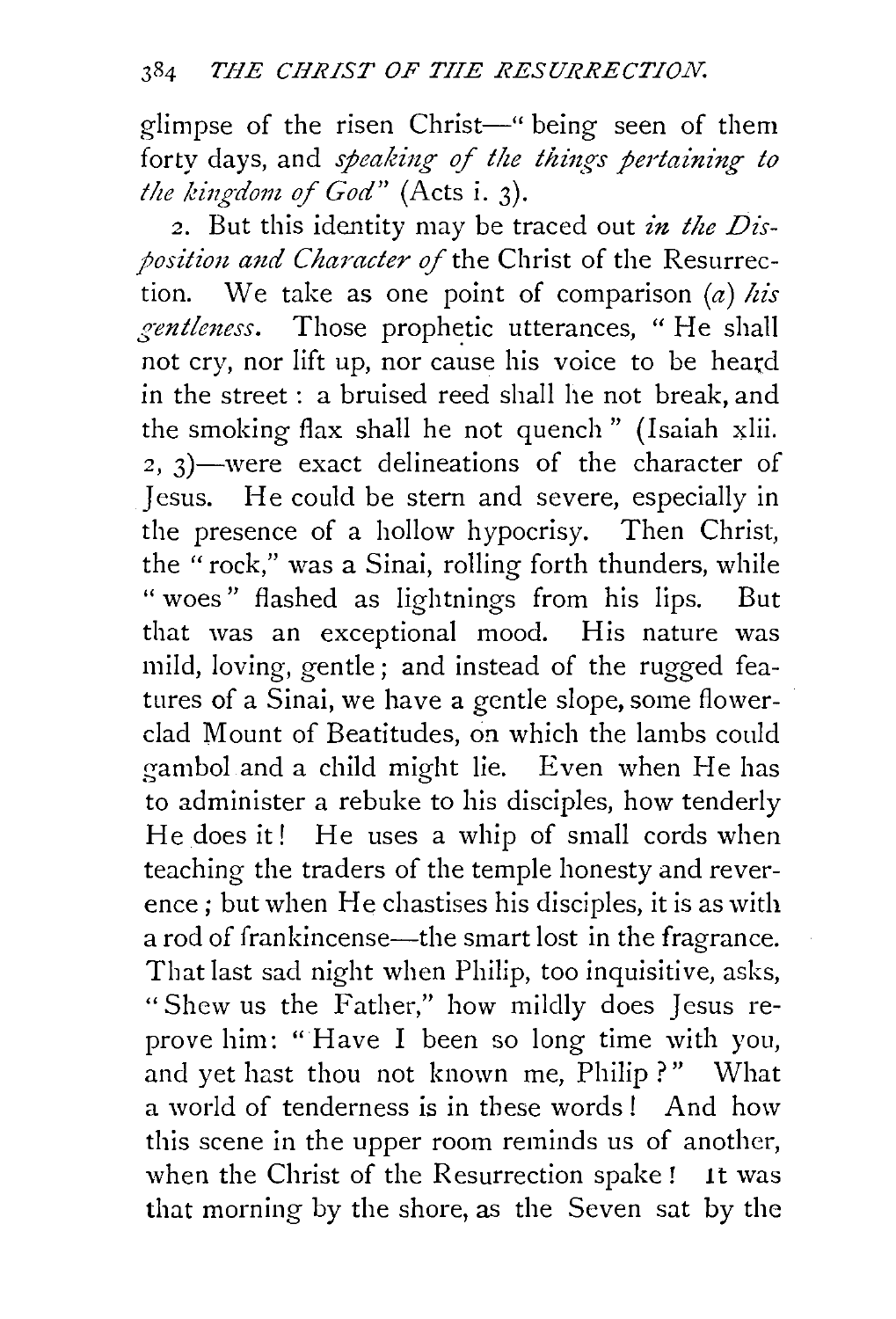fire of driftwood, partaking of their early repast.. Peter is here, calmed and humbled by the memories of his desertion and his denials. The Lord has met him once before, but what passed at that secret interview when He "appeared unto Simon" we do not know. His denials of Christ were made openly, loudly; and the reproof must also be open and public. But how gentle is it! Jesus simply asks, " Simon, lovest thou me?" and, as in after years the vision of the sheet was three times let down from heaven to teach Peter to forget his Jewish prejudice, so now the Lord three times drops a simple' question down into his heart, to teach him to remember how weak are human boasts, and how all-forgiving and all-conquering is the love of Jesus.

Then (b) take the *authority* of Christ. They called Him "Lord," and such indeed He was. The Apostle " born out of due time " used to call himself the "slave ( $\delta \hat{\omega}$  $\lambda$ os) of Jesus Christ," and that enthusiasm of devotion was shared by all his brethren. Christ was their leader, their autocrat-if we may borrow a word from despotism ; and they were happy willing vassals. His will was their will, his word their law. Nor was their obedience once withheld from Him. Let Jesus but speak the word, and Peter and John hurry forward to untie an assstrange and unmeaning though the request might appear ; and Peter drops down his hook to fish for a stater ! So, too, the Christ of the Resurrection. He takes the same place as before. At Emmaus He is but the "stranger,'' the *guest,*  but He takes the place of the *host. He* takes the bread, He blesses it, He breaks it, and then He VOL. V. 26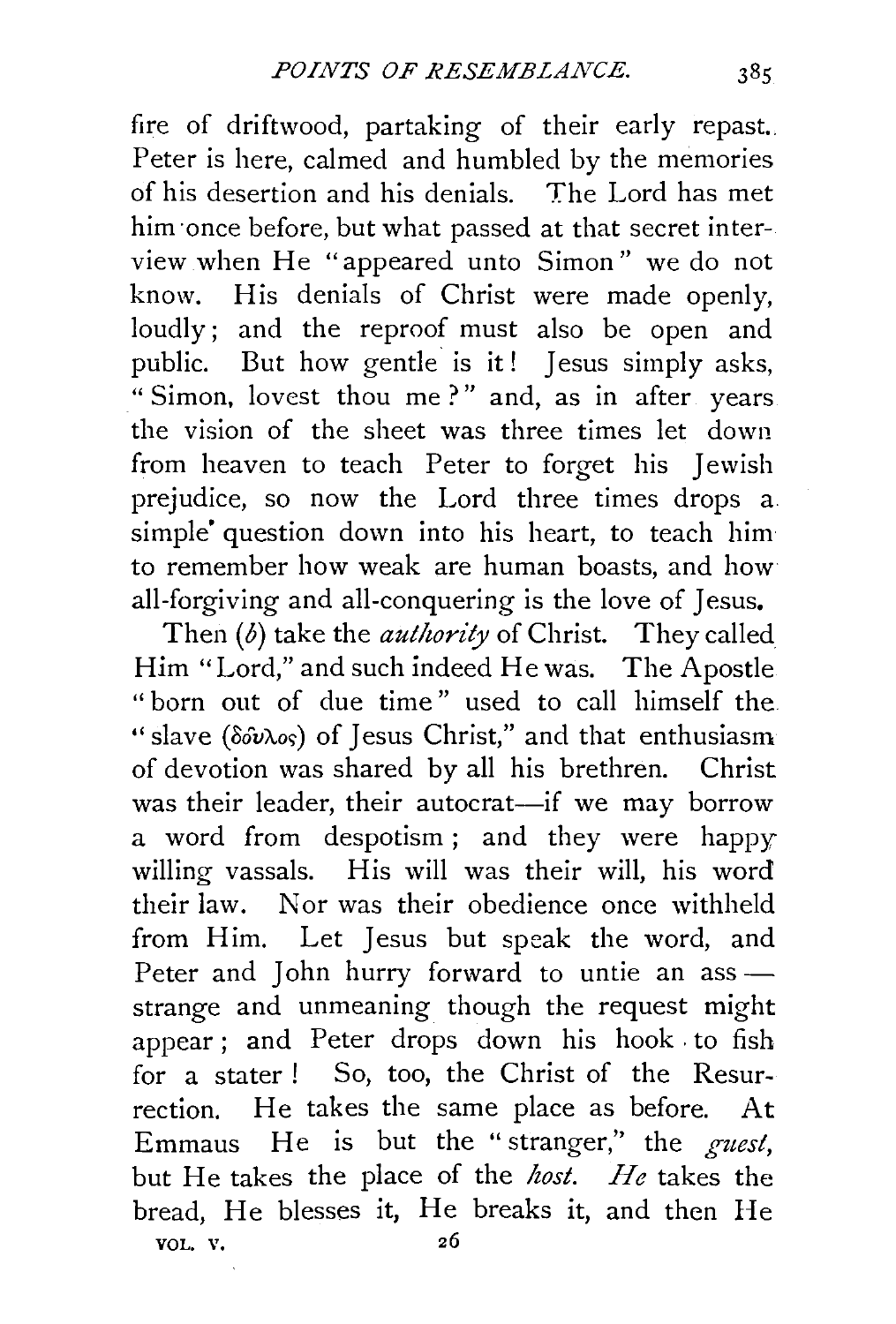hands it to the very men who a little while before were inviting and constraining Him to "abide" with them. Or take the message which the angel brought to the tomb. "And go quickly, and tell his disciples that he is risen from the dead ; and, behold, he goeth *before* you into Galilee" (Matt. xxviii. 7). In that "before"  $(\pi \rho \delta)$  we recognize the likeness of Him who called Himself the "Good Shepherd," and who always *leads,* and never follows his flock.<sup> $I$ </sup> And what a majesty and authority rang in his tones! He speaks as from the upper heavens : and that last command of his, " Go ye into all the world," falling among the disciples, scatters them to the farthest ends of the earth, as leaves are scattered by the gale.

Or, take (c) the *considerateness of Christ*, his thoughtful care and anxiety for others. How He seemed to anticipate their wants, even the common wants of every- day life! So, too, we find Him, who can dispense beatitudes, who can utter prophecies, who can pour from his lips truths high as heaven, deep as hell, and vast as eternity-stooping down to the comprehension of a child, as He talks of flowers, and grass, and sparrows; while to his apostles He speaks of such common things as scrips, and staves, and coats ! And what a considerateness there was about all his actions and words ! The disciples would send the multitudes away when the westering sun tells of a day far spent. But the compassionate considerate Jesus cannot send them fainting round the circuit of the lake, m face of a storm too. So making them sit down

<sup>1</sup> Comp. the *ζμπροσθεν αυτών πορεύεται* of John x. 4.